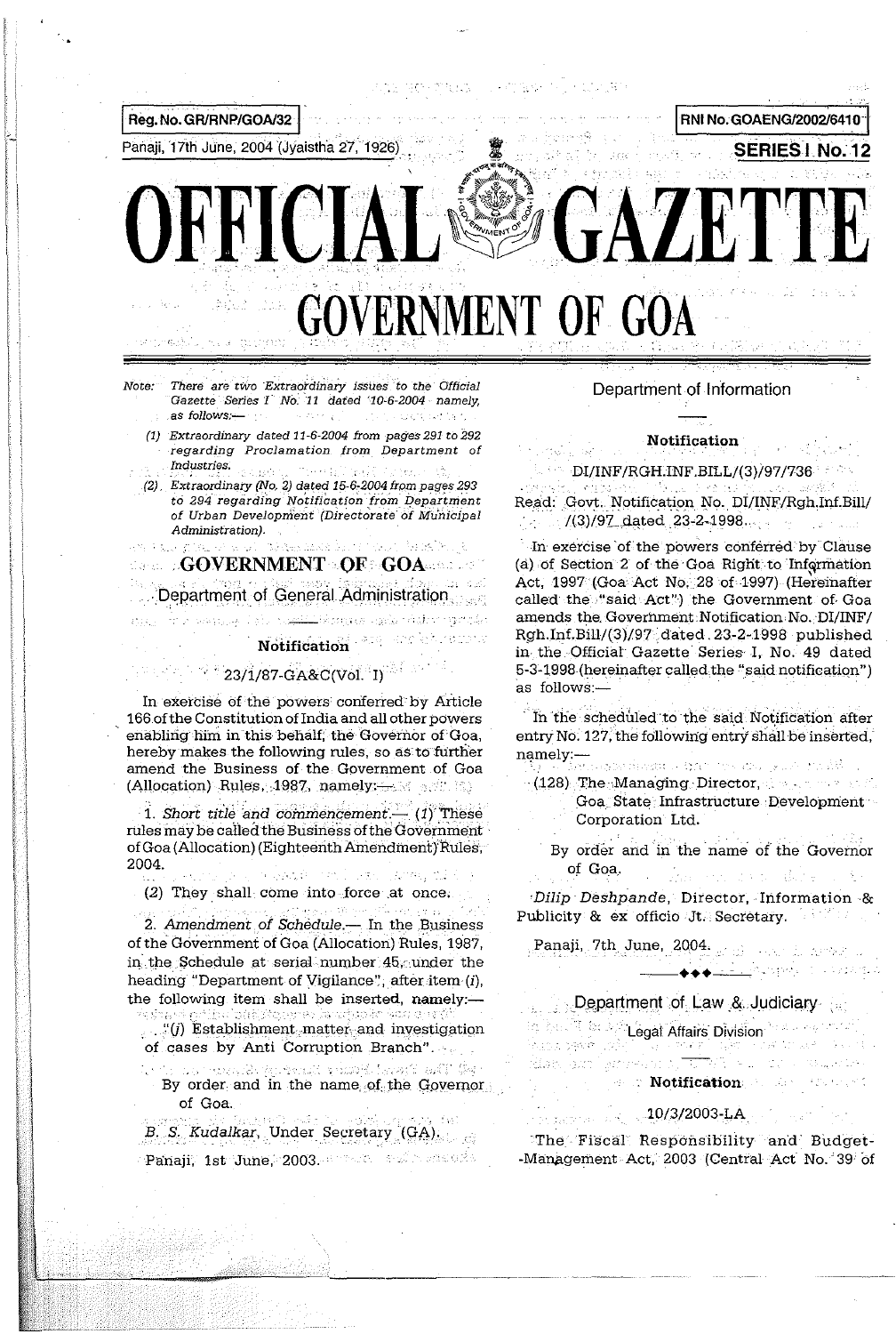#### OFFICIAL GAZETTE - GOVT OF GOA

#### 296 SERIES I No. 12

2003), which has been passed by the Parliament and assented to by the President of India on 26-8-2003 and published in the Gazette of India, Extraordinary, Part II, Section 1, dated 26-8-2003, is hereby published for general information of the public.

S. G. Marathe, Under Secretary (Drafting).

Panaji, 19th February, 2004.

#### THE FISCAL RESPONSIBILITY AND BUDGET MANAGEMENT ACT, 2003

#### ACT

decay for each  $\mathbf{A}\mathbf{N}$  is a constant of

to Provide for the responsibility of the Central Government to ensure inter-generational equity in fiscal management and long-term macroeconomic stability by achieving sufficient revenue surplus and removing fiscal impediments in the effective conduct of monetary policy and prudential debt management consistent with fiscal sustainability through limits on the Central Government borrowings, debt and deficits, greater transparency in fiscal operations of the Central Government and conducting fiscal policy in a medium-term framework and for matters connected therewith or incidental thereto.

BE it enacted by Parliament in the Fifty-fourth Year of the Republic of India as follows:-

1. Short title, extent and commencement.— $(1)$ This Act may be called the Fiscal Responsibility and Budget Management Act, 2003.

(2) It extends to the whole of India.

(3) It shall come into force on such date as the Central Government may, by notification in the Official Gazette, appoint in this behalf.

2. Definitions.— In this Act, unless the context otherwise requires,  $-$ 

(a) "fiscal deficit" means the excess of total disbursements, from the Consolidated Fund of India, excluding repayment of debt, over total receipts into the Fund (excluding the debt receipts), during a financial year;

(b) "fiscal indicators" means the measures such as numerical ceilings and proportions to gross domestic product, as may be prescribed, for evaluation of the fiscal position of the Central Government, the first hands

(c) "prescribed" means prescribed by rules - 양 made under this Act;

(d) "Reserve Bank" means the Reserve Bank of India constituted under sub-section  $(1)$  of section 3 of the Reserve Bank of India Act, 1934; 2 of 1934. ုံးမွှော် ( 3번 물 풍을 맞춰

(e) "revenue deficit" means the difference between revenue expenditure and revenue receipts which indicates increase in liabilities of the Central Government without corresponding increase in assets of that Government:

(f) "total liabilities" means the liabilities under the Consolidated Fund of India and the public account of India.

3. Fiscal policy statements to be laid before  $ParliameterL \rightarrow (1)$  The Central Government shall lay in each financial year before both Houses of Parliament the following statements of fiscal policy along with the annual financial statement and demands for grants, namely:-

(a) the Medium-term Fiscal Policy Statement;

(b) the Fiscal Policy Strategy Statement;

 $(c)$  the Macro-economic Framework Statement. The count parts in the problems

and module

| 光信 - 10 7 360円

(2) The Medium-term Fiscal Policy Statement shall set forth a three-year rolling target for prescribed fiscal indicators with specification of underlying assumptions. The contraction of

出来りだ

atur -

(3) In particular, and without prejudice to the provisions contained in sub-section (2), the Medium-term Fiscal Policy Statement shall include an assessment of sustainability relating to-

 $\mathcal{L}$  (i) the balance between revenue receipts and  $\mathcal{L}$ revenue expenditures; between the stringerity of

saan bebeer vilenteren polkini (ii) the use of capital receipts including market borrowings for generating productive assets. origin en alla software (15.)

(4) The Fiscal Policy Strategy Statement shall, inter alia, contain the series of the series of the

(a) the policies of the Central Government. for the ensuing financial year relating to taxation, expenditure, market borrowings and other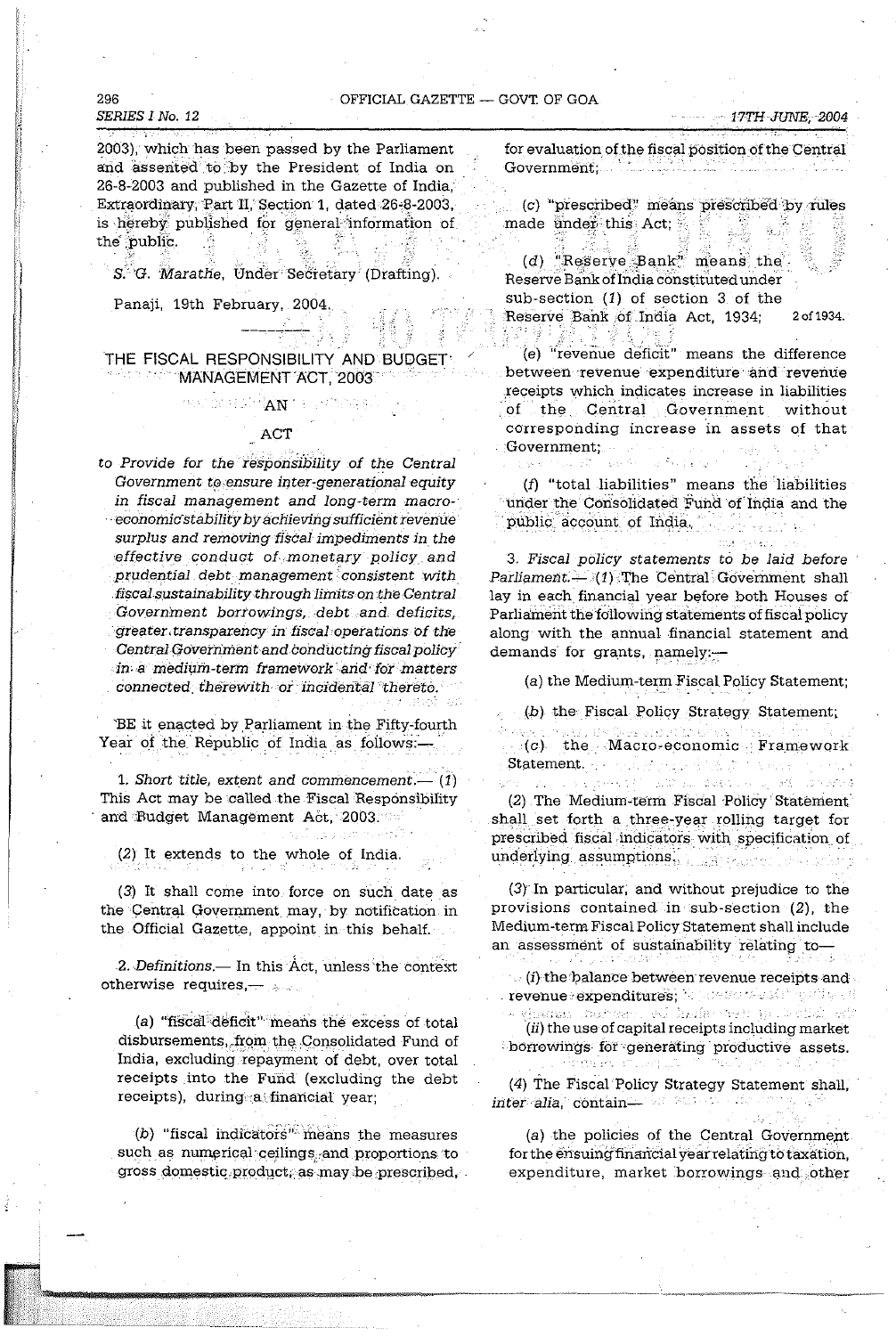#### OFFICIAL GAZETTE - GOVT. OF GOA

 $\{x_{i_1},\ldots,x_{i_n}\}$ 

THILL IS MATTED.

Report Follows

#### SERIES I No. 12

 $\label{eq:2.1} \lim_{\varepsilon\to 0} \frac{1}{\varepsilon} \sum_{\varepsilon\in \mathcal{C}} \sum_{\varepsilon\in \mathcal{C}} \frac{1}{\varepsilon} \sum_{\varepsilon\in \mathcal{C}} \frac{1}{\varepsilon} \sum_{\varepsilon\in \mathcal{C}} \frac{1}{\varepsilon} \sum_{\varepsilon\in \mathcal{C}} \frac{1}{\varepsilon} \sum_{\varepsilon\in \mathcal{C}} \frac{1}{\varepsilon} \sum_{\varepsilon\in \mathcal{C}} \frac{1}{\varepsilon} \sum_{\varepsilon\in \mathcal{C}} \frac{1}{\varepsilon$ 

liabilities, lending and investments, pricing of administered goods and services, securities and description of other activities such as. underwriting and guarantees which have apotential budgetary implications; and a

เท่ากูกสร้างการสอบเห็นสู่สุดแบ่งเท่าเรื่องการเกิดไป เข้ามาเป็นการเป็นการ คืน คืน  $(b)$  the strategic priorities of the Central Government for the ensuing financial year in withe fiscal carea, which is a speaking of a linear

(c) the key fiscal measures and rationale for any major deviation in fiscal measures pertaining to taxation, subsidy, expenditure, administered pricing and borrowings;

Seeth of the constant

 $\langle d \rangle$  an evaluation as to how the current policies of the Central Government are in conformity with the fiscal management principles set out in section 4 and the objectives set out in the Medium-term Fiscal Policy Statement.

ในมาก กระจะช่วงช่วยความชื่อยัง และเป็นที่ 10 เมื่อง เป็น มาเป (5) The Macro-economic Framework Statement shall contain an assessment of the growth prospects of the economy with specification of underlying  $\mathbf{assign} \textbf{p}$   $\{ \textit{ops}_{\mathcal{O}_{\text{AB}} \rightarrow \textit{ops}_{\text{AB}} \textit{ops}_{\text{AB}} \textit{ops}_{\text{AB}} \}$ 

高速盘子器 机联合油层分析量 (6) In particular, and without prejudice to the generality of the foregoing provisions, the Macro--economic Framework Statement shall contain an assessment relating to-

.<br>เมืองทั่วล้ายแนะเป็นไม่รับน้ำมนต่อสู้ผู้ต้องแน่นี้ ในหมายกัน คณะ (19)  $\mathcal{L}_{\mathbb{R}}(a)$  the growth in the gross domestic product; dram donomicznym Prasz z (b) the fiscal balance of the Union Government as reflected in the revenue balance and gross fiscal balance<sub>ka is</sub> large sepsecipally soft (i)

ma state by an international control (c) the external sector balance of the economy as reflected in the current account balance of the balance of payments. The contract of the balance of payments.

(7) The Medium-term Fiscal Policy Statement, the Fiscal Policy Strategy Statement and the Macro--economic Framework Statement referred to in sub-section  $(1)$  shall be in such form as may be prescribed and a proportional contraction and the

izini papi yimmoo too jirka doob iyo san 4. Fiscal management principles -- (1) The Central Government shall take appropriate measures to reduce the fiscal deficit and revenue deficit so as to eliminate revenue deficit by the 31st March, 2008 and thereafter build up adequate revenuel surplus. All collections and the state of the MAR

an service report magnitude it is the firm of the state of the

 $(2)$  The Central Government shall, by rules made  $\sim$ by it specify-

(a) the annual targets for reduction of fiscal deficit and revenue deficit during the period beginning with the commencement of this Act and ending on the 31st March, 2008; gradie windel visk.

(b) The annual targets of assuming contingent liabilities in the form of guarantees and the total liabilities as a percentage of gross domestic 

Provided that the revenue deficit and fiscal deficit may exceed such targets due to ground or grounds of national security or national calamity or such other exceptional grounds as the Central Government may specify: The contract of the contract of the contract of the contract of the contract of the contract of the contract of the contract of the contract of the contract of the contract of the contract of the co at cased. Annualita (1918)

jita -

Provided further that the ground or grounds specified in the first proviso shall be placed before both Houses of Parliament, as soon as may be, after such deficit amount exceed the aforesaid targets. a distrikção

5. Borrowing from Reserve Bank. (1) The Central Government shall not borrow from the Reserve Bank.

(2) Notwithstanding anything contained in sub--section (1), the Central Government may borrow from the Reserve Bank by way of advances to meet temporary excess of cash disbursement over cash receipts during any financial year in accordance with the agreements which may be entered into by that Government with the Reserve  $\text{Bank}_{k}$ se and a consequent to the set ਖੇਤਰ ਦਾਰ ਸਕਾਰ ਨਾਲ ਵਰਜਾ ਹੈ। 'ਤੇ ਸਥਾਨ

Provided that any advances made by the Reserve Bank to meet temporary excess cash disbursement over cash receipts in any financial year shall be repayable in accordance with the provisions contained in sub-section (5) of section 17 of the Reserve Bank of India Act, 1934. ., een albekoppart -

2 of 1934.

(3) Notwithstanding anything contained in sub--section  $(1)$ , the Reserve Bank may subscribe to the primary issues of the Central Government securities during the financial year beginning on the 1st day of April, 2003 and subsequent two financial years.

Provided that the Reserve Bank may subscribe. on or after the period specified in this sub-section, to the primary issues of the Central Government securities due to ground or grounds specified in the first proviso to sub-section  $(2)$  of section 4.

 $297$ 17TH JUNE, 2004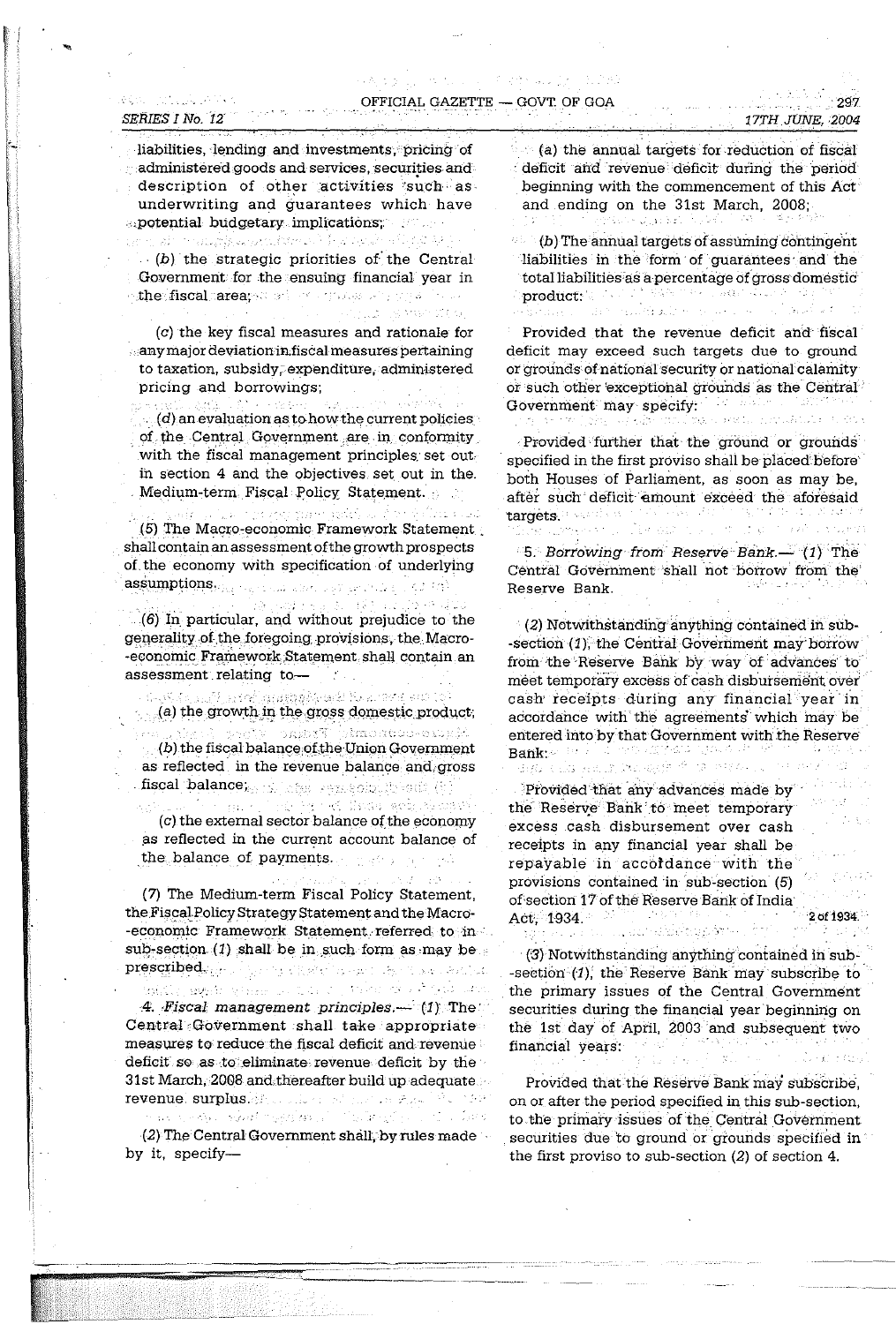(4) Notwithstanding anything contained in sub--section (1), the Reserve Bank may buy and sell the Central Government securities in the secondary market. By Massachuse and and ante anticomed

kat kepang termas an diadesi bed 6. Measures for fiscal transparency.—  $(1)$  The Central Government shall take suitable measures to ensure greater transparency in its fiscal operations in the public interest and minimise as far as practicable, secrecy in the preparation of the annual financial statement and demands for grants, person blocked and more testimonal

anb Persat di kubawan tersebutan (2) In particular, and without prejudice to the generality of the foregoing provision, the Central Government shall, at the time of presentation of annual financial statement and demands for grants, make such disclosures and in such form as may be prescribed. I hadd recover said and characters

an Kingshaff for Gando G Theor  $\sim 10^7$ 7. Measures to enforce compliance. $-$  (1) The Minister-in-charge of the Ministry of Finance shall review, every quarter, the trends in receipts and expenditure in relation to the budget and place before both Houses of Parliament the outcome of such reviews.  $\sim$  . The goods accumum

 $\sim 10^{-1}$ 

(2) Whenever there is either shortfall in revenue or excess of expenditure over the pre-specified levels mentioned in the Fiscal Policy Strategy statement and the rules made under this Act during any period in a financial year, the Central Government shall take appropriate measures. for increasing revenue or for redacting the `expenditure (including curtailing of the sums authorised to be paid and applied from and out of the Consolidated Fund of India under any Act so as to provide for the appropriation of such  $\textbf{sums}$ ):  $\mathcal{L}_{\text{c},\text{c},\text{c}}$ iasa nawa Chreipeg dikalo diasa: dia pap

iska nasvilsinnoide viin ni Akto Provided that nothing in this sub-section shall apply to the expenditure charged on the Consolidated Fund of India under clause (3) of article 112 of the Constitution or to any other expenditure which is required to be incurred under any agreement or contract or such other expenditure which cannot be postponed or curtailed.<br>Westman of Assembly Police and the control was

**Contact War** in insuccious mest (3) (a) Except as provided under this Act, no deviation in meeting the obligations cast on the Central Government under this Act, shall be permissible without approval of Parliament. q

g kidi dadi selimba se dalasti kun tul su tu bo (b) Where owing to unforeseen circumstances, any deviation is made in meeting the obligations.

್ಸ್ ಪ್ರೇಸ್ತಾಹಿತ ಪ್ರಾರಂಭವಾಗಿ **ಕಾ** 

cast on the Central Government under this Act. the Minister-in-charge of the Ministry of Finance shall make a statement in both Houses of Parliament explaining-solice common series and

មានភ្នំ ព្រះនេះនេះ ការមានអាយុនង្គា ខ្ញុំងប់ ឆ្លឹងដែលនាងអំណរ

 $(i)$  any deviation in meeting the obligations cast on the Central Government under this Act; groed administrator straters which

 $(i)$  Whether such deviation is substantial and relates to the actual or the potential budgetary outcomes; and

of Abmidthi and Williams faced the any (o)  $(iii)$  the remedial measures the Central Government proposes to take serves to?

riyakçı dövlətdir. 8. Power to make rules - (1) The Central Government may, by notification in the Official Gazette, make rules for carrying out the provisions of this Actionary populates and hold only micro All all ART we surrounded will be a starting of

(2) In particular, and without prejudice to the generality of the foregoing power, such rules may provide for all or any of the following matters, namely: the division between the completion that's <u> Timber and a nombordings diny yanglobe. Add to</u>

(a) the annual targets to be specified under sub-section (2) of section 4;

lat be a folget internet value because a pl  $\sim$   $(6)$  the fiscal indicators to be prescribed for the purpose of sub-section (2) of section 3,  $\mathcal{H}^1_{\mathcal{M}}(\mathcal{G}_1, \mathcal{G}_2) \cong \mathcal{H}^1_{\mathcal{M}}(\mathcal{G}_1, \mathcal{G}_2) \cong \mathcal{H}^1_{\mathcal{M}}(\mathcal{G}_1, \mathcal{G}_2) \cong \mathcal{H}^1_{\mathcal{M}}(\mathcal{G}_1, \mathcal{G}_2)$ 

(c) the forms of the Medium-term Fiscal Policy Statement, Fiscal Policy Strategy Statement and Macro-economic Frame Work Statement referred to in sub-section  $(7)$  of section 3; tatigolis euskler jestäkko kikult (1893) si

(d) the disclosures and form in which such disclosures shall be made under sub-section  $\mathcal{L}(2)$  of section 6, we are presented by  $\mathcal{L}(1)$ මත් ඉතාකමුත් මූර්කත්වයට පුරුද්දේශ රාම්, කළ කිස්සා එක සා

(e) any other matter which is required to be, or may be, prescribed.

. Gynell rysan yn all a'r fall andra Sungar 9. Rules to be laid before each House of Parliament.- Every rule made under this Act shall be laid, as soon as may be after it is made, before each House of Parliament, while it is in session, for a total period of thirty days which may be comprised in one session or in two or more successive sessions, and if, before the expiry of the session immediately following the session or the successive sessions aforesaid, both Houses  $\sim$ agree in making any modification in the rule or  $\cdot$ both Houses agree that the rule should not be made, the rule shall thereafter have effect only in such modified form or be of no effect, as the

みょうしょほうしばかい

17TH JUNE, 2004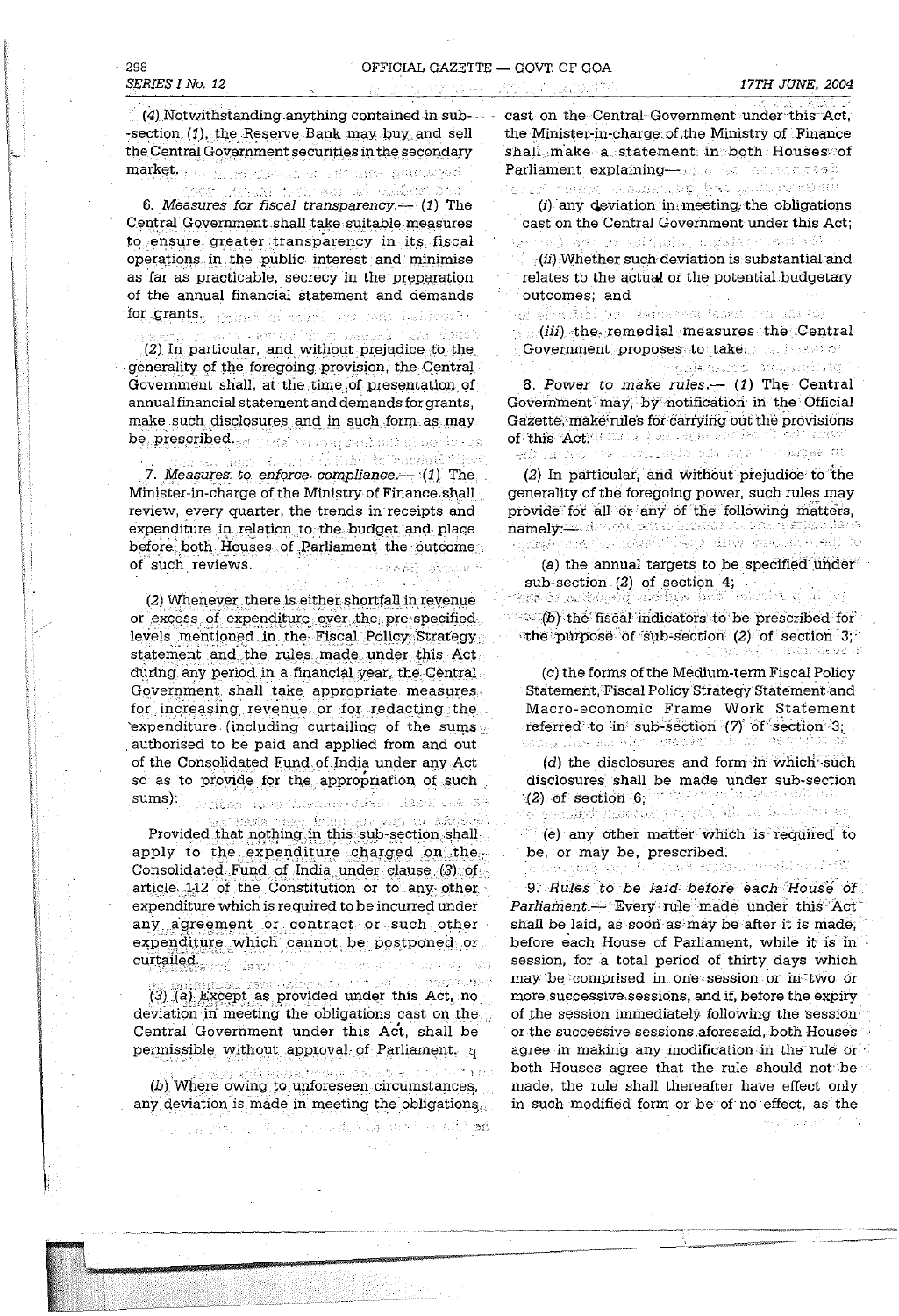#### SERIES I No. 12

299

case may be: so, however, that any such modification or annulment shall be without prejudice to the validity of anything previously done under that rule. The measurement of

น เป็นสิทธิ์ เป็นเดียว เป็นสิทธิ์ เป็นสิทธิ์ เป็นสิทธิ์ เป็นสิทธิ์ เป็นสิทธิ์ เป็นสิทธิ์ เป็นสิทธิ์<br>นี่ได้เจ้าตามเป็นสิทธิ์ เป็นสิทธิ์ เป็นสิทธิ์ เป็นสิทธิ์ เป็นสิทธิ์ เป็นสิทธิ์ เป็นสิทธิ์ เป็นสิทธิ์ เป็นสิทธิ 10. Protection of action taken in good faith.-No suit, prosecution or other legal proceedings shall lie against the Central Government or any other officer of the Central Government for anything which is in good faith done or intended to be done under this Act or the rules made thereunder.

ในการที่ประเทศการประเทศ เพลง และ แล้วคลอิสิ 11. Jurisdiction of civil courts barred.— No civil court shall have jurisdiction to question the legality of any action taken by, or any decision of, the Central Government, under this Act.

s Ale has keeldesk leed aladinge uitog viez 12. Application of other laws not barred.—The provisions of this Act shall be in addition to, and not in derogation of, the provisions of any other law for the time being in force,

y anyagia yihu saan asyo Karakutasa aa amu  $-13$ . Power to remove difficulties.  $-41$  If any difficulty arises in giving effect to the provisions of this Act, the Central Government may, by order published in the Official Gazette, make such provisions not inconsistent with the provisions of this Act as may appear to be necessary for removing the difficulty of search files sfall The contractory foother ship of a well is media Provided that no order shall be made under this section after the expiry of two years from the commencement of this Actions and Jerus

(2) Every order made under this section shall be laid, as soon as may be after it is made, before each House of Parliament model with weather

chopański na scham niję projechnia dżin. spier

10/3/2003-LA Creative Reserve

**Notification** 

# $\log_{10}$  = - light  $\log^2$  (  $3$

itàile aains os

has Sider

The National Bank for Agriculture and Rural, Development (Amendment) Act, 2003 (Central Act No. 48 of 2003), which has been passed by the Parliament and assented to by the President of India on 19-9-2003 and published in the Gazette of India, Extraordinary, Part II, Section 1, dated 19-9-2003, is hereby published for general information of the public.

S. G. Marathe, Under Secretary (Drafting). Panaji, 19th February, 2004.

*at*zoarteta ik

3. Substitution of new section for section 22 :-For section 22 of the principal Act, the following section shall be substituted, namely:-

"22. Conversion loan-for production credit.-Where the National Bank is satisfied that owing to drought, famine or other natural calamities, military operations or enemy action, any State co-operative bank, central co-operative bank, regional rural bank or any such financial institution or any financial institution falling under any such class of financial institutions, as may be approved by the Reserve Bank in this behalf, requires. assistance under this section, it may provide to. such bank or institution such financial assistance as it may deem fit by way of making loans and advances repayable on the expiry of fixed periods. not exceeding seven years and on such terms and conditions as may be specified in this behalf. by the National Bank:

Provided that loans and advances may be made under this section only for the purpose of enabling the borrowing bank or institution,

THE NATIONAL BANK FOR AGRICULTURE **AND RURAL DEVELOPMENT. GEORGE MAMENDMENT) ACT, 2003**  $\sigma_{\rm c}$  () restocate (1)  $\bf A\bf N$  was until the cases

# remake or analogous  $\overline{\text{ACT}}$ okari or til its

further to amend the National Bank for Agriculture and Rural Development Act, 1981.

BE it enacted by Parliament in the Fifty-fourth Year of the Republic of India as follows:-ALL PATRICOL ANNO VELL ロバイト はまみもし 取り しんみんきく

1. Short title. This Act may be called the National Bank for Agriculture and Rural Development (Amendment) Act, 2003. at side ern 在加速的现在 i yake.  $\sim$   $\approx$ 

2. Amendment of section  $21 - \ln$ section 21 of the National Bank for 30 RC Agriculture and Rural Development Act, 1981 (hereinafter referred to as the 61 of 1981. principal Act); Research contracts of the contracts run navçeye di şedi əyad ildiğa kəssanda tir

 $(a)$  in sub-section (1), in the opening portion, for the words "to State co-operative banks". the words "to State co-operative banks, central" co-operative banks" shall be substituted;

 $(b)$  in sub-section (3), in clause (a), for the words "to any State co-operative bank", the  $^\circ$ words "to any State co-operative bank or central" co-operative bank" shall be substituted.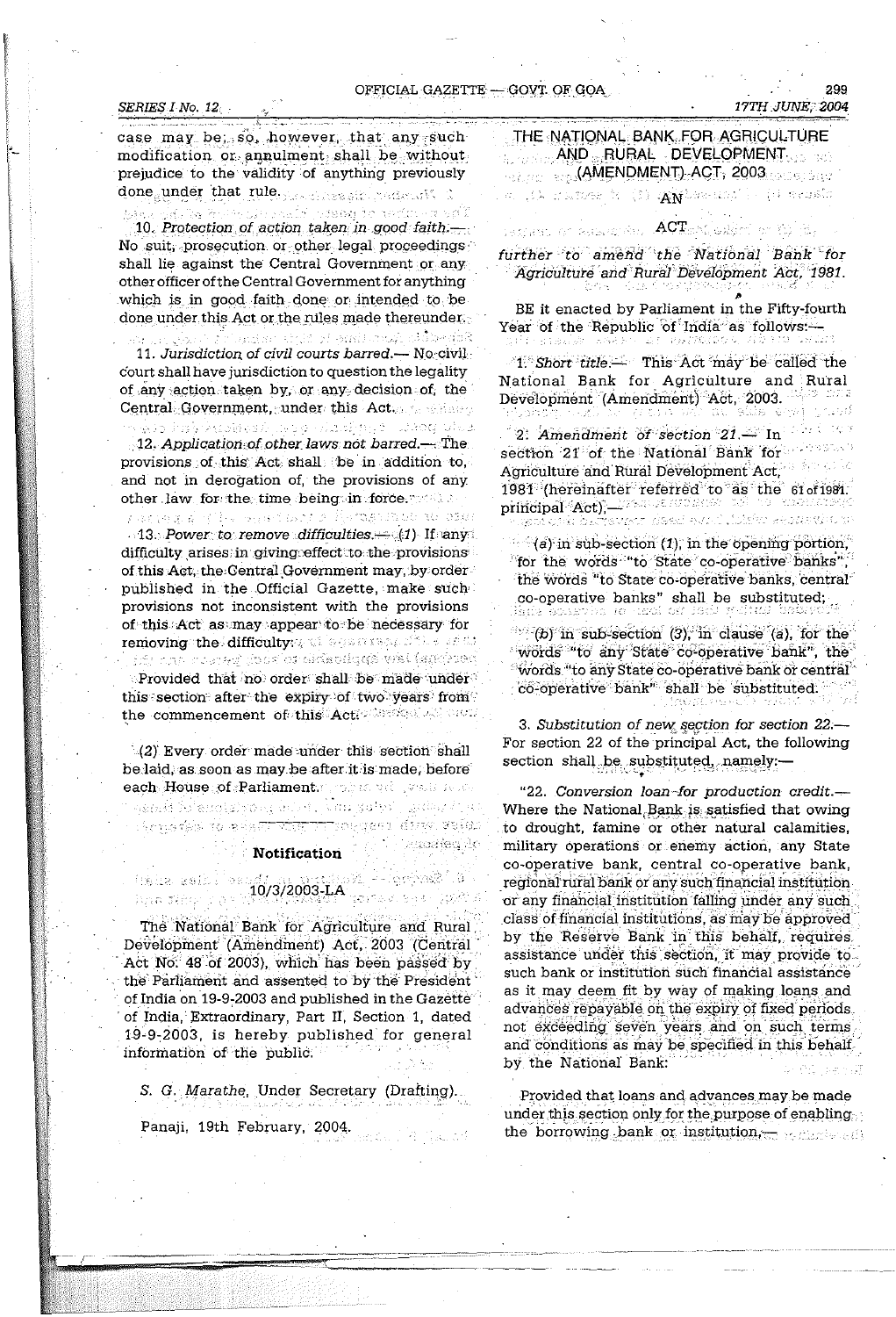## OFFICIAL GAZETTE GOVT OF GOA

#### ീററ SERIES I No. 12

(a) to pay any dues to the National Bank for credit expended for financing agricultural operations or the marketing of crops under clause  $(i)$  of sub-section  $(1)$  of section 21, or

 $(b)$  (i) to make loans or advances to central co-operative banks or primary rural credit societies in cases where the borrowing bank is a State co-operative bank, and

 $\sim 40.3$ .<br>เหตุการณ์

(ii) to make loans and advances to primary rural credit societies in cases where the borrowing bank is a central co-operative bank,

กล่าวของการใจเรื่อง การที่ความมุ่ง เช่นขึ้น Serventin S and such loans or advances in both the cases being repayable on the expiry of fixed periods not being less than eighteen months and not exceeding seven years, by way of reimbursement of loans and advances made by such co-operative banks or societies for agriculture or agricultural operations or for reimbursement of such loans. or advances which have been converted into loans or advances repayable on expiry of fixed periods not being less than eighteen months and not exceeding seven years from the date of conversion:

aying this second in Provided further that no loan or advance shall be made under this section to a State co-operative bank or a central co-operative bank unless such loan or advance is fully guaranteed as to the repayment of the principal and payment of interest, by the State Government.".

i – styckulosis, an<u>tanisnýc, generáln</u>í tránstik (1787–1 Department of Personnel all administration

Along pataniera <del>kal</del>inka alanda da **1/31/74-PER (Vol. II) (Pt. file. I)** which

In exercise of the powers conferred by the proviso to Article 309 of the Constitution, the Governor of Goa hereby makes the following rules to regulate the recruitment to the Group 'C', non--Ministerial, Non-Gazetted post in the Goa Medical College, Government of Goa, namely:-

1. Short title, application and commencement. (1) These rules may be called the Government of Goa, Goa Medical College, Group 'C', Non--Ministerial, Non-Gazetted post, Recruitment Rules, 2004.

(2) They shall apply to the posts specified in column (1) of the Schedule to these rules (hereinafter called as the "said Schedule").

(3) They shall come into force from the date of their publication in the Official Gazette. pas Control

2. Number, classification and scale of pay.  $-$ The number of posts, classification of the said post and the scale of pay attached thereto shall be as specified in columns  $(2)$  to  $(4)$  of the said Schedule: 1720 Cover For Contract on the Section All Party gedings) datjivede, eerskik an av ast betagding stil

Provided that the Government may vary the number of posts in column (2) of the said Schedule from time to time subject to exigencies of work - Hour by assume awaity with relative and وأراعهم وزارعوا أدرياهم الأرزار وحاجر وأعلم المراد وأعاد والتعاري والإيقال

8.3. Method of recruitment, age limit and other qualifications.— The method of recruitment to the said posts, age limit, qualifications and other matters connected therewith shall be as specified in columns (5) to (13) of the said Schedule.

ting in 1990 then no local contribution and the books 4. Disqualification. - No person who has entered into or contracted a marriage with a person having a spouse living or who, having a spouse living, has entered into or contracted a marriage with any person, shall be eligible for appointment :  $\rm{to, the~s$ ervice $\epsilon_{\rm s}$  , an gall. What his construction against the  $\zeta$ 

น<br>เมนุกรณ์ช่วย (สังคมไปที่ 1984) หมาย พันทรับบัติพันท์ นั่นเอง เจ้า ไฟล์ 1984 เจ้าบัติ

Provided that the Government may, if satisfied. that such marriage is permissible under the personal law applicable to such person and the other party to the marriage and that there are other grounds for so doing, exempt any person from the operation of this rule. The basic care and

5. Power to relax — Where the Government is of the opinion that it is necessary or expedient so to do, it may, by order, for reasons to be recorded. in writing, relax any of the provisions of these rules with respect to any class or category of persons. - [http://www.hartners.com]

6. Saving.— Nothing in these rules shall affect reservation, relaxation of age limit and other concessions required to be provided for Scheduled Castes, and other special categories. of persons in accordance with the orders issued by the Government from time to time in that. regard. The same weakening the company of the second in

By order and in the name of the Governor of Goa.

D. M. Borkar, Officer on Special Duty (PETS).

As mong-abades (1986) 1986 at a derival

Panaji, 9th June, 2004.

17TH JUNE, 2004